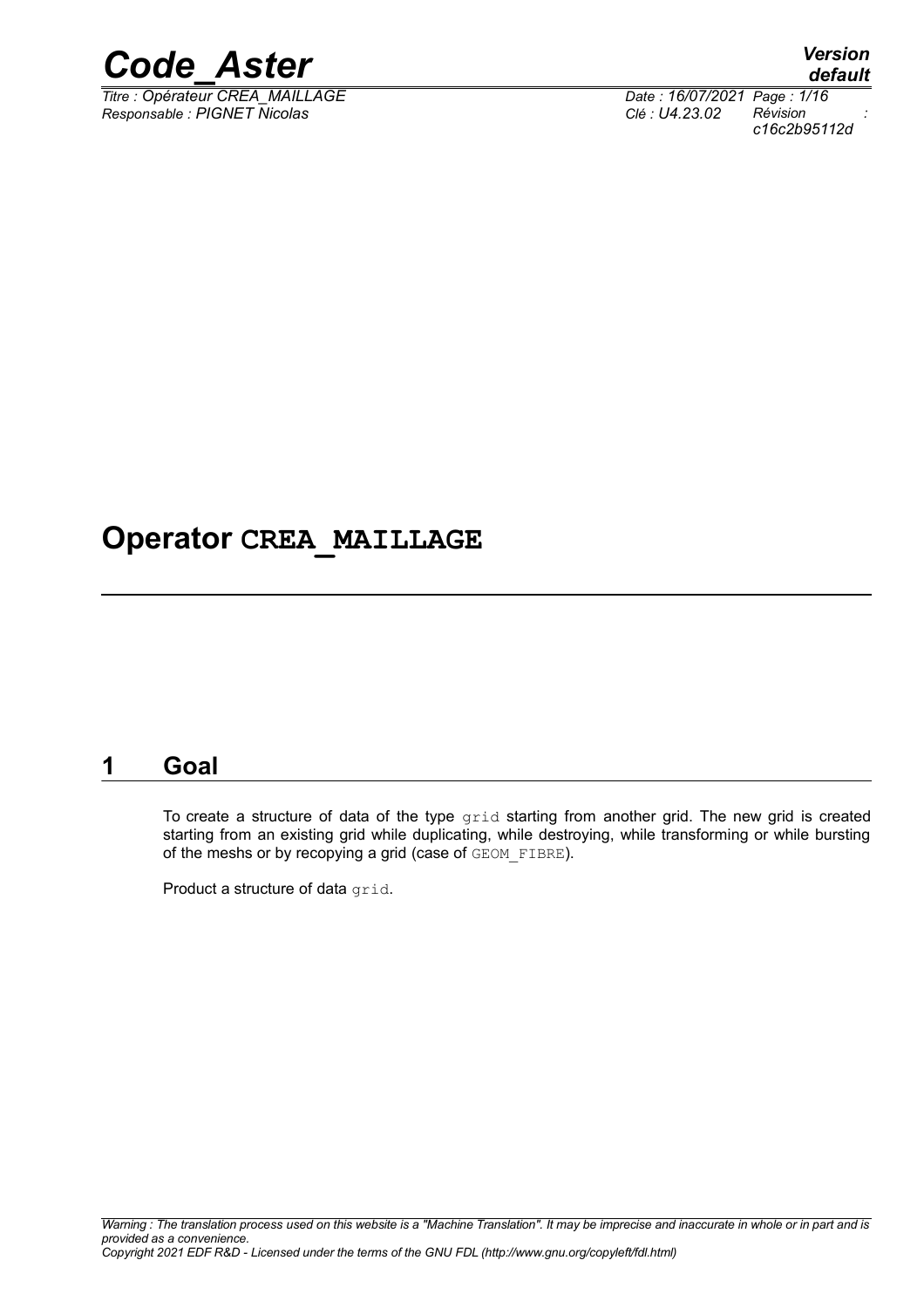*Titre : Opérateur CREA\_MAILLAGE Date : 16/07/2021 Page : 2/16 Responsable : PIGNET Nicolas Clé : U4.23.02 Révision :*

# *c16c2b95112d*

## **2 Syntax**

ma\_2 (grid) =CREA\_MAILLAGE **(**  $\Diamond$  GRID = ma 1, [grid]  $|\text{CREA MALLLE}$  =  $\text{F}$  ( ♦ NOM= named, [K8]  $\begin{array}{cccc} \bullet & | & \text{GROUP\_MA} & = & \text{lgma,} \\ | & | & \text{ALL} & = & \text{YES'} \end{array}$  [1\_group\_ma] |  $ALL = YES'$ , ♦ PREF\_MAILLE = pre\_ma, [KN]  $\Diamond$  PREF\_NUME = ind, [I] ),  $|$  MODI MAILLE  $=$  F (  $|$  ALL = 'YES', | GROUP MA = lgma, [l group ma]  $\sqrt{OPTION}$  =  $\sqrt{TRIA67'}$  ,  $\sqrt{2}$   $\sqrt{2}$   $\sqrt{2}$   $\sqrt{2}$   $\sqrt{2}$   $\sqrt{2}$   $\sqrt{2}$   $\sqrt{2}$   $\sqrt{2}$   $\sqrt{2}$   $\sqrt{2}$   $\sqrt{2}$   $\sqrt{2}$   $\sqrt{2}$   $\sqrt{2}$   $\sqrt{2}$   $\sqrt{2}$   $\sqrt{2}$   $\sqrt{2}$   $\sqrt{2}$   $\sqrt{2}$   $\sqrt{2}$   $\sqrt{2}$   $\sqrt{2}$   $\sqrt{2}$   $\sqrt{2}$   $\sqrt{2}$   $\sqrt{2$ /  $'$ SEG3  $\overline{4}'$  ,  $\begin{array}{ccc} \sqrt{2} & \text{QUAD} \text{TRIA3'} \\ = & / \sqrt{N} \text{S} \end{array}$  $\Diamond$  PREF NOEUD = /  $\sqrt{N}$ S', [DEFECT] / pre\_nd, [KN]<br>/ ind , [I]  $\Diamond$  PREF\_NUME = / ind , [I] / 1, [DEFECT]  $\angle$  OPTION =  $\angle$ QUAD\_TRIA3',<br>  $\angle$  PREF MAILLE =  $\angle$  Ms', [DEFECT]  $\Diamond$  PREF MAILLE = / pre ma, [KN]  $\begin{array}{ccc} \Diamond & \text{PREF\_NUME} & = & / \text{ind}^{\top} , & \text{[I]} \\ & & / 1 , & \text{[DE]} \end{array}$ [DEFECT] ),

*default*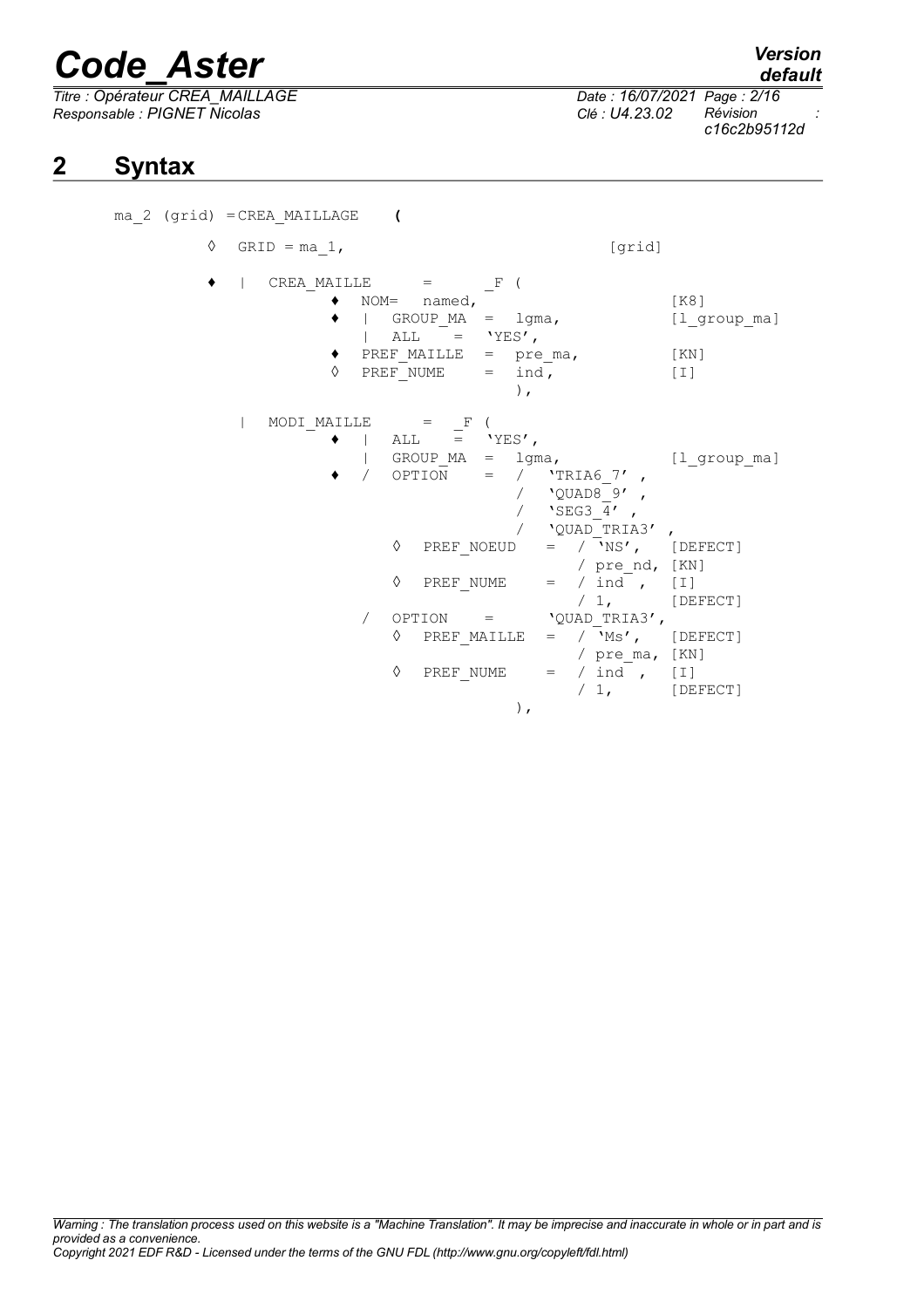*default*

*Code\_Aster Version Titre : Opérateur CREA\_MAILLAGE Date : 16/07/2021 Page : 3/16 Responsable : PIGNET Nicolas Clé : U4.23.02 Révision :*

*c16c2b95112d*

| REFERENCE MARK =<br>♦<br>$\Diamond$<br>♦ | $TABLE =$<br>NOM_ORIG = / <b>'</b> CDG',<br>YORSION',<br>NOM_ROTA = / <b>'</b> INERTIA',<br>GROUP $MA = gma$ ,<br>$\,$ ,                                                                                                                                                                                                                                       | $-F$ (                                                                             |                                               | [tabl_cara_geom]<br>[DEFECT]<br>[DEFECT]<br>[group ma]                                                                                         |
|------------------------------------------|----------------------------------------------------------------------------------------------------------------------------------------------------------------------------------------------------------------------------------------------------------------------------------------------------------------------------------------------------------------|------------------------------------------------------------------------------------|-----------------------------------------------|------------------------------------------------------------------------------------------------------------------------------------------------|
| $CREA_POII = -F$ (                       | $\vert$ ALL $\vert$ 'YES',<br>$\begin{array}{rcl} \text{I} & \text{I} & \text{I} & \text{I} \\ \text{GROUP\_MA} & = & \text{Igma,} \\ \text{I} & \text{GROUP\_NO} & = & \text{Ino,} \end{array}$<br>),                                                                                                                                                         |                                                                                    | NOM GROUP $MA = nom_{ma}$ ,                   | [l group ma]<br>$[1$ _group_no]<br>[group ma]                                                                                                  |
| LINE QUAD = $F$ (                        | $\bullet$   ALL = 'YES',<br>$\begin{array}{rcl}\n\circ & & & & \\ \downarrow & & \text{GROUP}\text{MA} & = & \text{Igma,} \\ \lozenge & & & \text{PREF\_NOEUD} & = & / & \text{NS'}, \\ \lozenge & & & & \text{PREF\_NUME} & = & / & \text{ind.} \\ \lozenge & & & & \text{PREF\_NUME} & = & / & \text{ind.} \\ \lozenge & & & & & \text{ind.} \\ \end{array}$ | $\,$ ,                                                                             |                                               | [l group ma]<br>[DEFECT]<br>[KN]<br>$\begin{bmatrix} 1 \end{bmatrix}$<br>[DEFECT]                                                              |
| $\Diamond$<br>$\Diamond$                 | PENTA15 18 = $F($<br>$\overline{\bullet}$   ALL = 'YES',<br>  GROUP_MA = lgma,<br>PREF NOEUD = $/$ 'NS',<br>PREF_NUME = $\begin{array}{ccc} & / & \text{pre\_nd} \\ & & > \\ & & \text{ind} \end{array}$ [KN]<br>[I]<br>$)$ ,                                                                                                                                  |                                                                                    | / 1,                                          | [l_group_ma]<br>[DEFECT]<br>[DEFECT]                                                                                                           |
| $\Diamond$                               | $\begin{array}{ccccccccc} \mathtt{HEXA20\_27} & = & & \mathtt{F} & ( & & & \\ \hline & &   & & \mathtt{ALL} & = & & \mathtt{YES}\ \end{array},$<br>∴ ¦ GROUP_MA = lgma,<br>◊ PREF_NOEUD = / 'NS',<br>PREF NUME $=$ / ind,                                                                                                                                      | 1,                                                                                 | / pre_nd,                                     | [l group ma]<br>[DEFECT]<br>[ KN ]<br>[T]<br>[DEFECT]                                                                                          |
| MODI HHO<br>♦<br>♦                       | Ι,<br>$=$ $\mathbb{F}$<br>ALL $=$ 'YES',<br>GROUP MA<br>PREF NOEUD<br>PREF NUME                                                                                                                                                                                                                                                                                | lgma,<br>$=$ $\qquad$<br>$\hspace{1.6cm} = \hspace{1.6cm}$<br>$=$<br>$\frac{1}{1}$ | / $'$ NS',<br>pre nd,<br>$\frac{1}{\pi}$ ind, | $[1$ <sup>o</sup> group $m$ a]<br>[DEFECT]<br>[KN]<br>$[\;1\;]$<br>[DEFECT]                                                                    |
| ٠<br>◊<br>♦<br>♦                         | $\,$ , $\,$<br>$COQUE SOLIDE = F ($<br>GROUP $MA$ = $1gma$ ,<br>GROUP MA SURFING = $1$ gma,<br>PREF NOEUD<br>PREF NUME<br>Ι,                                                                                                                                                                                                                                   | $/$ 'NS',<br>$=$<br>/ $ind$ ,<br>$=$                                               | / $pre\_nd$ ,<br>1,                           | $[1$ <sup>o</sup> group $m$ a]<br>$[1$ <sup>oroup_ma]</sup><br>[DEFECT]<br>[KN]<br>$\left[\begin{array}{c}\perp\end{array}\right]$<br>[DEFECT] |
| $QUAD$ LINE $=$                          | F (<br>ALL                                                                                                                                                                                                                                                                                                                                                     | $=$ 'YES',                                                                         |                                               |                                                                                                                                                |

*Warning : The translation process used on this website is a "Machine Translation". It may be imprecise and inaccurate in whole or in part and is provided as a convenience.*

*Copyright 2021 EDF R&D - Licensed under the terms of the GNU FDL (http://www.gnu.org/copyleft/fdl.html)*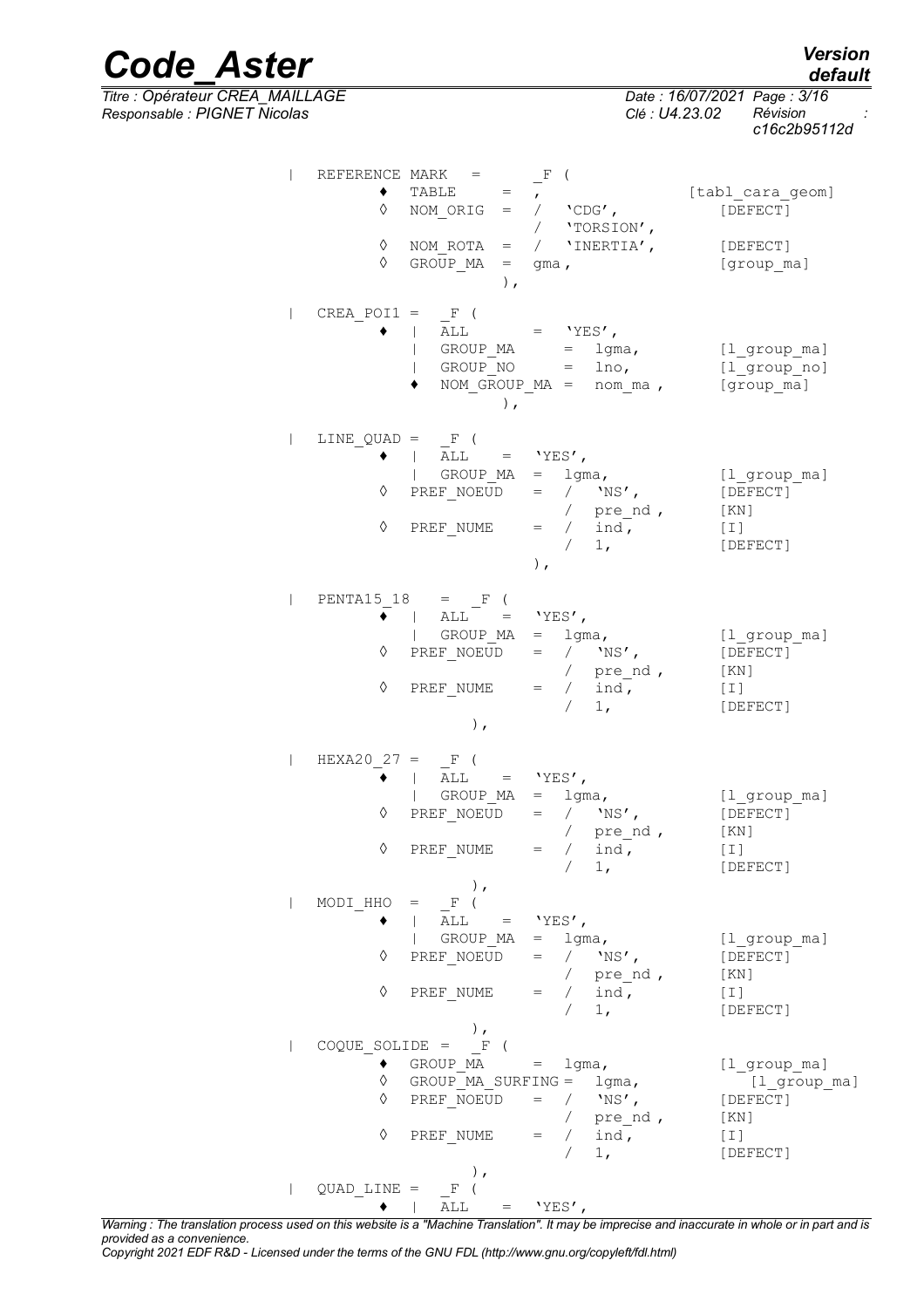*Titre : Opérateur CREA\_MAILLAGE Date : 16/07/2021 Page : 4/16*

| Version |
|---------|
| default |

*Code\_Aster Verall Code\_Aster Verall Code\_6.*<br><u>The : Opérateur CREA MAILLAGE *Date* : 16/07/2021 Page : 4/16</u> *Responsable : PIGNET Nicolas Clé : U4.23.02 Révision : c16c2b95112d* | GROUP MA = lgma, [l group ma] ),  $\begin{array}{cccc} \text{COOU} & \text{VOLU} & = & \text{F} & \text{C} \end{array}$  $\bullet$  NOM= named,  $[TXM]$ ◆ GROUP MA = gma, [group ma]  $\begin{array}{ll}\n\bullet \quad \text{THICK} = \text{ep}, \\
\lozenge \quad \text{PREF} \quad \text{MAILLE} \quad = \quad / \quad \text{'Ms'} \,, \n\end{array}$  [R8] PREF\_MAILLE =  $/$  'Ms', [DEFECT] / pre\_ma , [KN]<br>/ 'NS', [DEF  $\Diamond$  PREF\_NOEUD = / 'NS', [DEFECT] /  $pre$ nd ,  $[KN]$  $\Diamond$  PREF NUME = / ind , [I] / 1, [DEFECT]  $\bullet$  / PLAN = / 'SUP', [TXM]  $\sqrt{V_{\text{N}}\mathbf{F'}}$ ,  $\begin{array}{ccc} \text{/} & \text{PLAN} & = & \text{'MOY'} \text{,} \ \bullet & \text{TRANSLATION} & = & / \text{'SUP'} \text{,} \end{array}$  $\triangleleft$  TRANSLATION = /  $\text{SUP}',$  [TXM] / 'INF', [DEFECT] ),  $|$  CREA\_FISS =  $_F ($  $\bullet$  NAME = nogma, [TXM]  $\bullet$  GROUP NO 1 = gno1, [group no]  $\begin{array}{lll} \text{\large $\bullet$} & \text{GROUP}^- \text{NO}_2 & = \text{gno2,} & \text{[group}^- \text{no1}$ \end{array}$ ♦ PREF\_MAILLE = pre\_ma , [KN]  $\sqrt{PREF}$  NUME = /  $\overline{ind}$ , [I] / 1, [DEFECT] ),<br>  $\frac{}{\mathrm{F}}$  ( | RESTRICTED =  $\begin{array}{ll}\n\bullet & \text{GROUP\_MA} & = \text{lgma,} \\
\lozenge & \text{GROUP\_NO} & = \text{lgno,} \\
\hline\n\end{array}$   $\begin{array}{ll}\n\text{[l\_group\_ma]} \\
\lozenge & \text{[l group\_m]}\n\end{array}$  $\Diamond$  GROUP NO = lgno, [l group no] ◊ TOUT\_GROUP\_MA= / 'NOT', [DEFECT] / 'YES',<br>/ 'NOT', ◊ TOUT\_GROUP\_NO= / 'NOT', [DEFECT]  $/$  'YES', ), | ECLA PG =  $F$  (...) # used by  $[U4.44.14]$ | GEOM\_FIBRE = gfibre,  $[g$ fibre]  $\vert$  CUTTING LAC = F (  $\bullet$  GROUP\_MA\_ESCL= lgma,  $[1\_\text{group\_ma}]$ <br>  $\circ$  DECOUPE HEXA = / 'PYRA',  $[DEFECT]$  $\overline{D}$  DECOUPE HEXA = / 'PYRA',  $\overline{D}$  [DEFECT] / 'HEXA', ),  $\Diamond$  INFORMATION =  $/ 1$ , [DEFECT]  $/ 2$ ,  $\Diamond$  TITLE = tit,  $[TXM]$ 

**)**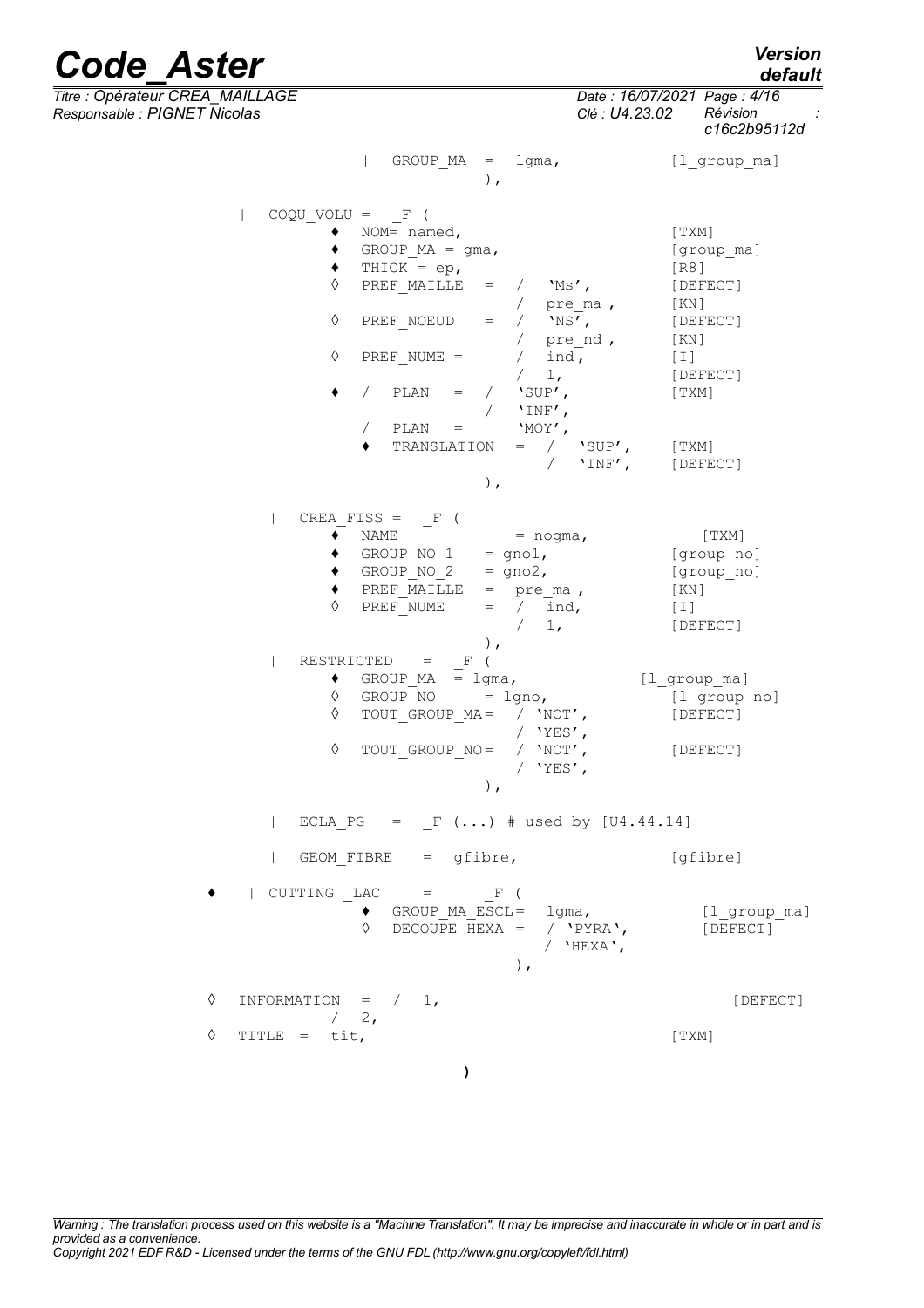*Titre : Opérateur CREA\_MAILLAGE Date : 16/07/2021 Page : 5/16 Responsable : PIGNET Nicolas Clé : U4.23.02 Révision :*

*c16c2b95112d*

## **3 Risk to produce a grid nonin conformity**

<span id="page-4-0"></span>A certain number of features of the order CREA MAILLAGE can result in producing a grid nonin conformity. For this reason, the user must be particularly vigilant when it employs CREA\_MAILLAGE to transform meshs.

A grid is nonin conformity when the functions of form of 2 adjacent elements do not have the same trace on their common border.

For example:

- 2 pentahedrons assembled to form a hexahedron and posed on another hexahedron (1 quadrangle in with respect to 2 triangles).
- 1 QUAD8 dividing one stops with 1 QUAD4 or 1 TRIA3
- 1 TRIA6 dividing one stops with 2 TRIA3

The grids nonin conformity lead in general to false results (at least locally).

Among the possibilities of CREA\_MAILLAGE, several situations are potentially dangerous:

- Use of the one of the keywords QUAD\_TRIA3  $[§4.4.1]$  $[§4.4.1]$ , LINE\_QUAD  $[§4.5]$  $[§4.5]$ , QUAD\_LINE  $[§4.10]$  $[§4.10]$ , HEXA20 27 [[§4.7\]](#page-8-1), PENTA15 18 [[§4.6\]](#page-8-0) with the keyword GROUP MA. If for example one transforms **partially** a linear grid in quadratic grid, the grid will be nonin conformity on the border between the linear elements and the quadratic elements. During the use of the keyword GROUP\_MA , **it is necessary to take care to provide all the meshs implied in the transformation** , in particular meshs of skin or else, one HEXA27 could for example be bordered of meshs of skin OUAD8.
- Use of the keyword  $HERA20$  27 [[§4.7\]](#page-8-1) (or PENTA15 18 [[§4.6\]](#page-8-0) if there exists in the grid of the voluminal elements with quadrangular faces of type different from the elements which one modifies. For example, if there exist pentahedrons or pyramids when hexahedrons are modified. The risk is that, for example, a quadrangular face of  $HEXA27$  (9 nodes) that is to say coupled with a quadrangular face with 8 nodes of one PENTA15 adjacent.
- Use of the keyword QUAD TRIA3 if there exists in the grid of the elements TRIA6. In this case, quadrangles transformed into TRIA3 will be incompatible with TRIA6.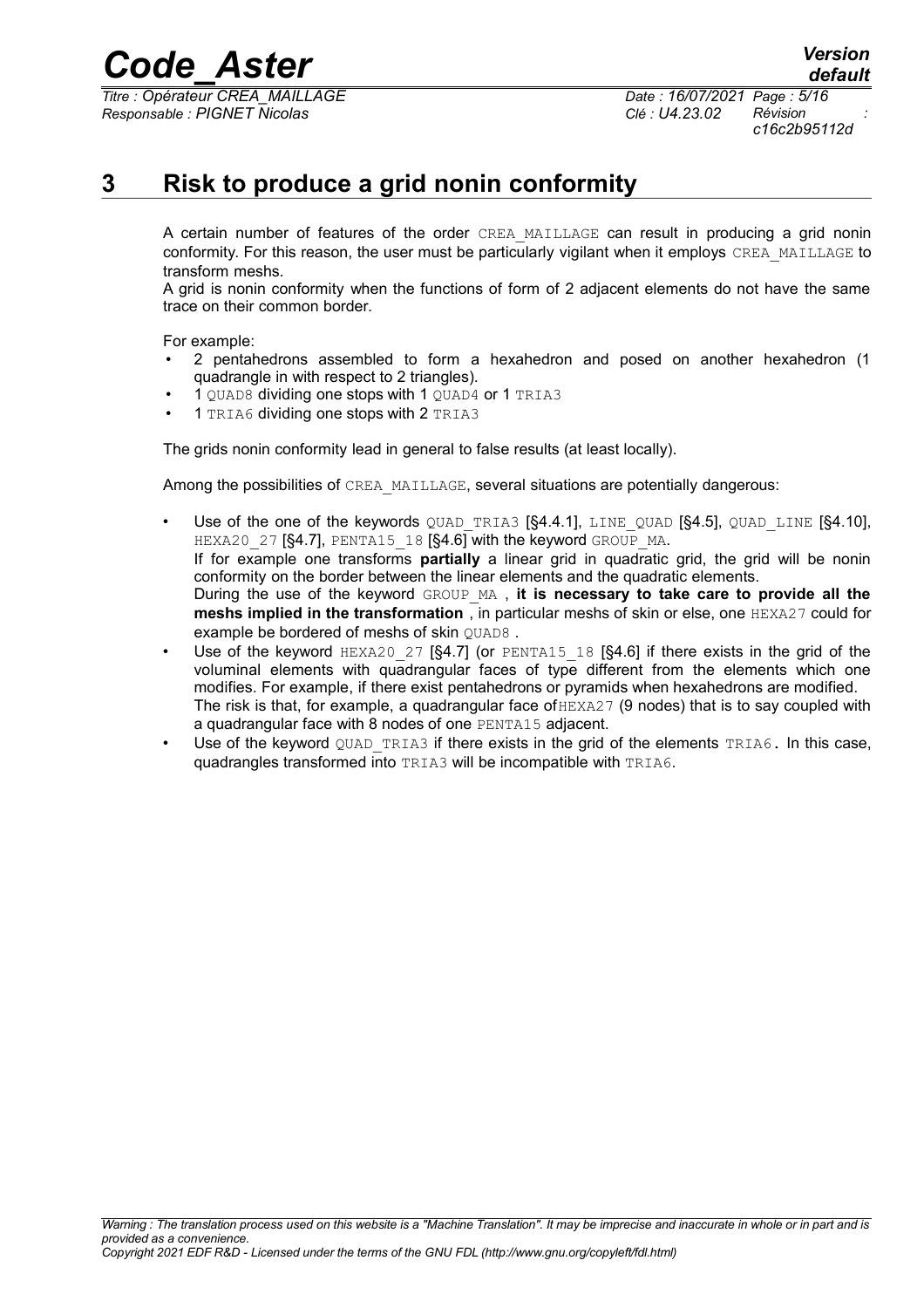*Titre : Opérateur CREA\_MAILLAGE Date : 16/07/2021 Page : 6/16 Responsable : PIGNET Nicolas Clé : U4.23.02 Révision :*

## **4 Operands**

## **4.1 Operand GRID**

 $\triangleleft$  GRID = ma 1

 $ma<sub>1</sub>$  is the name of the initial grid which one wants to reproduce before "enriching it" by new meshs or nodes, or "to impoverish it".

#### **Note:**

*The keyword GRID is obligatory except for the use of the keywords ECLA\_PG* and *GEOM\_FIBRE.*

## **4.2 Keyword CREA\_MAILLE**

◊ CREA\_MAILLE

An occurrence of this keyword factor makes it possible to define a new group of meshs made up of new meshs, being based themselves on existing nodes.

To duplicate several groups of meshs, the keyword factor will be repeated CREA\_MAILLE. Contrary to the order DEFI\_GROUP [U4.22.01] for which the concept grid always preserves the same number of meshs and nodes, here the number of meshs of the new grid is increased (the number of nodes remains identical because the new meshs are based on already existing nodes). This can facilitate the creation of new loci to be able to apply modelings different to the same group from meshs.

## **4.2.1 Operand NAME**

 $NAME = named$ 

One gives here the name of the new group of meshs which will be created.

## **4.2.2 Operands GROUP\_MA / ALL**

 $\bullet$  | GROUP MA = lgma, | ALL  $=$  'YES',

> The whole of the meshs provided by the user with these two keywords will be duplicated and the new meshs will be gathered in a group of meshs bearing the name stipulated by the keyword NAME. If the whole of the meshs to be duplicated contains meshs in double, they are eliminated.

## **4.2.1 Operands PREF\_MAILLE / PREF\_NUME**

- $\blacklozenge$  PREF MAILLE = pre ma The value of this keyword makes it possible to define the prefix of the new meshs. One obtains the name of the new mesh while adding in front of his old name, the text specified under the keyword PREF\_MAILLE. If this new name has a length higher than eight characters, one stops in fatal error with an error message.
- ◊ PREF\_NUME = / ind

If an entirety  $ind$  is given under the keyword  $PREF$  NUME, the number of the new meshs is built by concaténant the text capital letter given under the keyword PREF\_MAILLE and an entirety obtained while incrementing ind from 1 with each creation of new meshs.

*c16c2b95112d*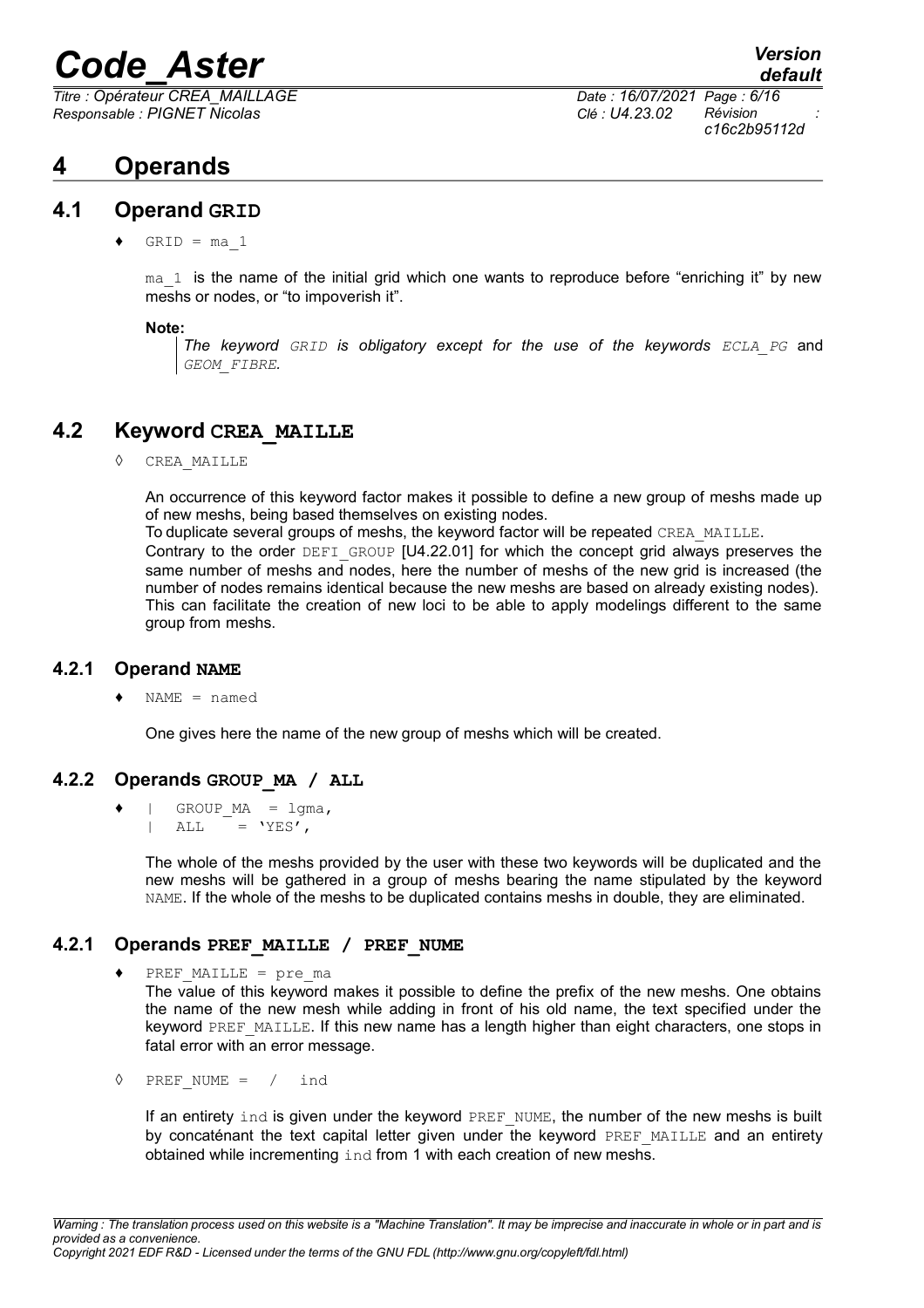*Titre : Opérateur CREA\_MAILLAGE Date : 16/07/2021 Page : 7/16 Responsable : PIGNET Nicolas Clé : U4.23.02 Révision :*

*default*

**Note: L***'user must be careful in the choice of his prefix to prevent that the new meshs have the same name as old meshs. This collision of names is detected by the order and conduit with a stop of Code\_Aster.*

## **4.3 Keyword CREA\_POI1**

◊ CREA\_POI1

An occurrence of this keyword factor makes it possible to define meshs of the type 'POI1' (mesh with only one node) starting from nodes or of nodes of meshs.

#### **4.3.1 Operands ALL / GROUP\_MA /GROUP\_NO**

 $\bullet$  | ALL = 'YES',  $|$  GROUP MA = lgma, | GROUP\_NO = lno,

> All the nodes which belong to entities stipulated by the user with these five keywords, generate a mesh of the type POI1. The mesh created will have the same name as the node which supports it.

#### **4.3.2 Operand NOM\_GROUP\_MA**

 $NOM$  GROUP  $MA$  = nom ma

All meshs  $POT1$  thus created can be gathered in the same group of meshs named nom  $ma$ .

## **4.3.3 How to create several meshs POI1 on each node?**

Meshs POI1 created by the keyword CREA POI1 the same names have as the nodes from which they were created. It is thus not possible to create several meshs  $POI1$  on the same node by using several occurrences of the keyword CREA\_POI1.

A possible solution of skirting is to combine the use of CREA MAILLAGE/CREA POI1 with CREA\_MAILLAGE/CREA\_MAILLE. For example, to create 2 meshs POI1 on each node of the group 'GNO1', one will be able to make:

MA2=CRÉA\_MAILLAGE (MAILLAGE=MA1, CREA POI1 =  $_F$  (NOM GROUP MA=' GM1', GROUP NO=' GNO1')) MA3=CRÉA\_MAILLAGE (MAILLAGE=MA2, CREA MAILLE = F (NOM GROUP MA=' GM2', GROUP MA=' GM1', PREF MAIL='))

## **4.4 Keyword MODI\_MAILLE**

◊ MODI\_MAILLE

An occurrence of this keyword factor makes it possible to transform a set of meshs.

## **4.4.1 Operand OPTION**

<span id="page-6-0"></span>OPTION =  $/$  'SEG3 4'  $/$  'TRIA $6$  7'  $\frac{1}{\sqrt{2UAD8}}$  /  $\frac{1}{\sqrt{2UAD8}}$   $\frac{1}{\sqrt{2VAD8}}$ / 'QUAD\_TRIA3'

*Copyright 2021 EDF R&D - Licensed under the terms of the GNU FDL (http://www.gnu.org/copyleft/fdl.html)*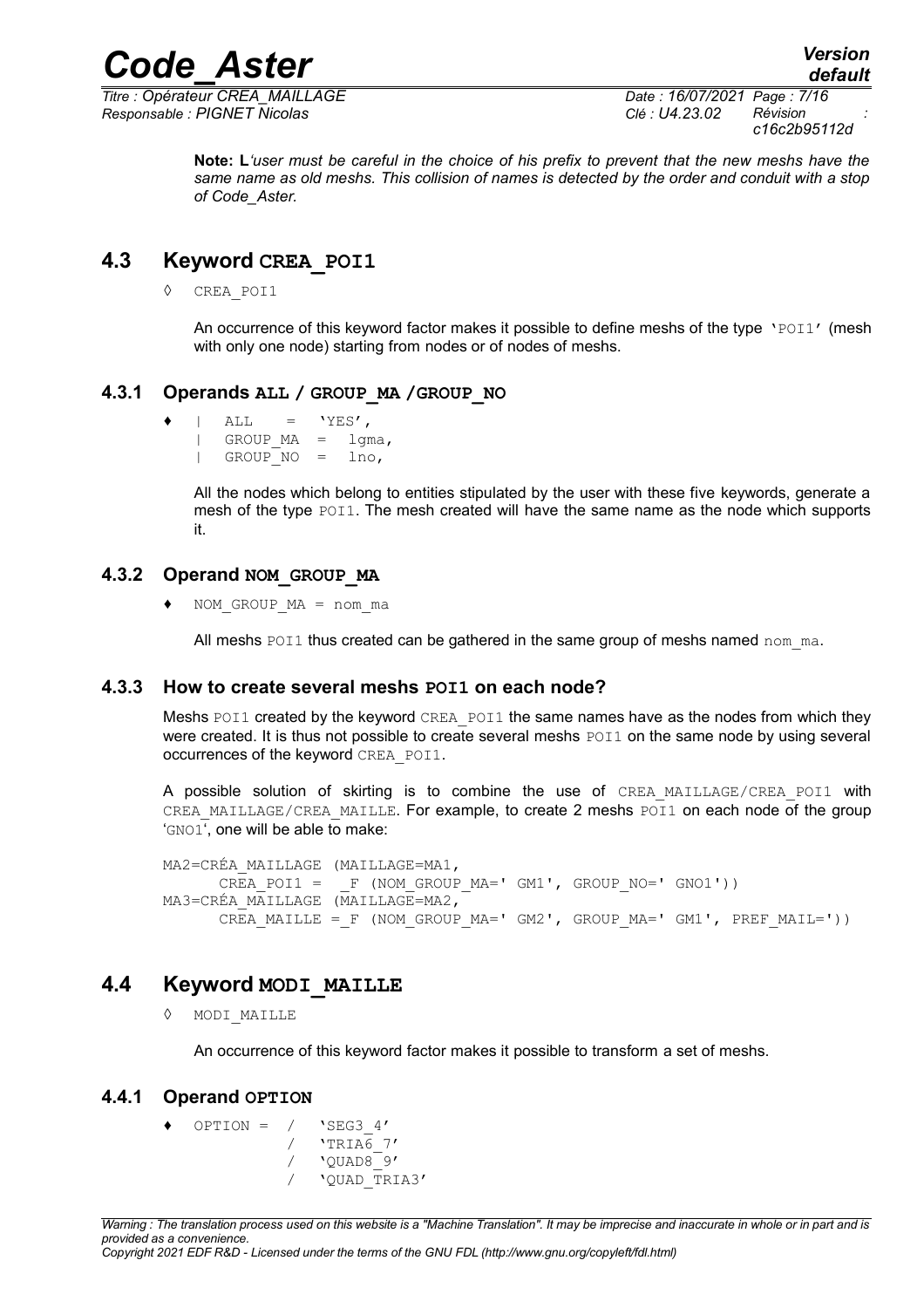*Titre : Opérateur CREA\_MAILLAGE Date : 16/07/2021 Page : 8/16 Responsable : PIGNET Nicolas Clé : U4.23.02 Révision :*

*c16c2b95112d*

*default*

This keyword indicates the transformation to be carried out:

- 1) transformation of the segments with three nodes into segments with four nodes (usable for example for modeling 'PIPE' [U3.11.06],
- 2) transformation of the triangles with six nodes into triangles with seven nodes.
- 3) transformation of the quadrangles with eight nodes into quadrangles with nine nodes,
- 4) transformation of the quadrangles into triangles with 3 nodes:
	- transformation of meshs of the type QUAD4 in two meshs of the type TRIA3
	- transformation of meshs of the type QUAD8 in six meshs of the type TRIA3
	- transformation of meshs of the type OUAD9 in eight meshs of the type TRIA3

#### **4.4.2 Operands PREF\_NOEUD/PREF\_MAILLE/PREF\_NUME**

<span id="page-7-1"></span> $\sqrt[3]{PREF_NOEUD} = / \text{pre}_nd,$ <br>  $/ \text{NS}$ ,  $\sqrt{NS}$ ,

> The value of this keyword makes it possible to define the prefix of the new nodes. One obtains the name of the new node while adding in front of his old name, the text specified under the keyword PREF\_NOEUD. If this new name has a length higher than eight characters, one stops in fatal error with an error message.

◊ PREF\_MAILLE = pre\_ma

The value of this keyword makes it possible to define the prefix of the new meshs. One obtains the name of the new mesh while adding in front of his old name, the text specified under the keyword PREF\_MAILLE. If this new name has a length higher than eight characters, one stops in fatal error with an error message.

 $\Diamond$  PREF\_NUME = / ind. / 1,

> If an entirety ind is given under the keyword PREF\_NUME, the number of the new nodes (news meshs) is built by concaténant the text capital letter given under the keyword PREF\_NOEUD (PREF\_MAILLE) and an entirety obtained while incrementing ind from 1 with each creation of new nodes (news meshs).

#### **Note:**

*The user must be careful in the choice of his prefix to prevent that the new ones nodes (news meshs) have the same name as old nodes (news meshs). This collision of names is detected by the order and conduit with a stop of Code\_Aster.*

*An automatic procedure of cutting of the meshs quadrangles in triangles can generate a kind of "polarization" of the grid: starting from a grid QUAD given, all the diagonals are found directed in the same direction.*

Caution: the use of the option 'QUAD\_TRIA3'can lead to a grid nonin conformity. See [[§3\]](#page-4-0).

## **4.5 Keyword LINE\_QUAD**

#### <span id="page-7-0"></span>◊ LINE\_QUAD

This functionality makes it possible to create a quadratic grid starting from a linear grid.

One can apply it only to part of the grid (keyword GROUP MA), but itis disadvised. See [[§3\]](#page-4-0).

The groups of meshs are preserved, the groups of nodes also (without change). As at the time of the refinement of a grid, the nodes created are not introduced into the groups of existing nodes.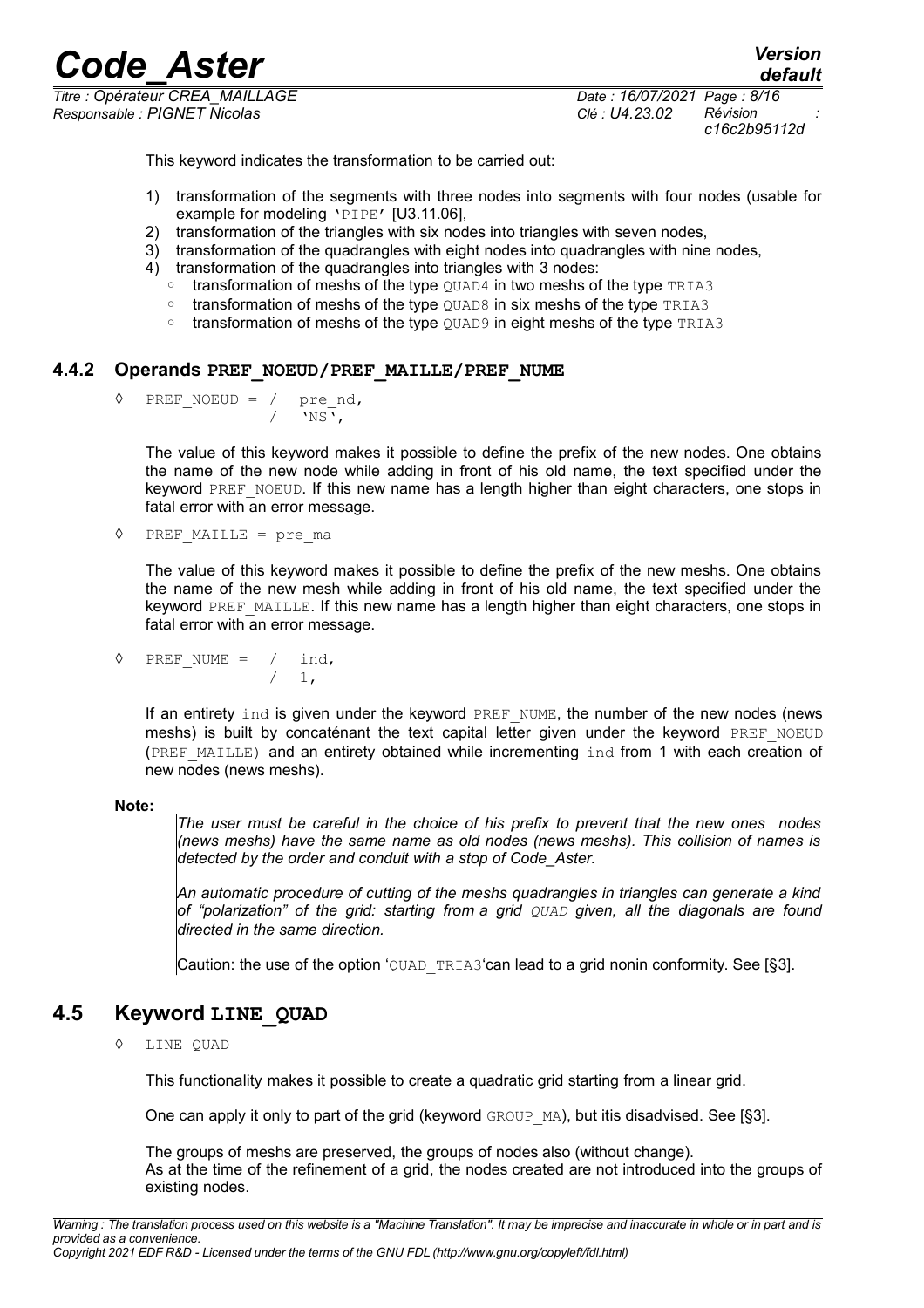*Responsable : PIGNET Nicolas Clé : U4.23.02 Révision :*

*Titre : Opérateur CREA\_MAILLAGE Date : 16/07/2021 Page : 9/16 c16c2b95112d*

> If a group of nodes corresponds on a board, afterwards LINE QUAD, this group does not contain the nodes mediums of edges. To obtain one GROUP NO complete, one can use for example the order DEFI\_GROUP/OPTION = 'SUPPORT'.

## **4.5.1 Operands GROUP\_MA / ALL**

 $GROUPMA = 1gma,$  $ALL = 'YES'.$ 

> The whole of the meshs stipulated by the user with these two keywords will be transformed into quadratic meshs.

Attention, the use DU keyword GROUP MA is disadvised. See [[§3\]](#page-4-0).

## **4.5.2 Operands PREF\_NOEUD / PREF\_NUME**

As for MODI MAILLE.

## **4.6 Keyword PENTA15\_18**

<span id="page-8-0"></span>This keyword factor functions like the keyword factor LINE QUAD (even syntax). It is used to transform PENTA15 in PENTA18 by adding nodes to the mediums of the quadrangular faces.

Attention, the use of this keyword is disadvised if the grid contains other types of voluminal meshs (HEXA and PYRAM). See [[§3\]](#page-4-0).

## **4.7 Keyword HEXA20\_27**

<span id="page-8-1"></span>This keyword factor functions like the keyword factor PENTA15\_18 with the hexahedrons. It is used to transform HEXA20 in HEXA27 by adding nodes to the mediums of the faces and the center of each hexahedron.

Attention, the use of this keyword is disadvised if the grid contains other types of voluminal meshs (PENTA and PYRAM). See [[§3\]](#page-4-0).

## **4.8 Keyword MODI\_HHO**

Ittte option makes it possible to create a grid compatible with elements HHO starting from any grid. This option is essential to use method HHO on tetrahedrons, prisms and pyramids. The grid creates is composed of SEG3, QUAD9, TRIA7, HEXA27, TETRA15, PENTA21 and PYRAM19.

Attention, the use of this keyword is disadvisedit is applied that on part of the grid because that can generate grids not-in conformity. See [§ [3](#page-4-0) ].

## **4.9 Keyword COQUE\_SOLIDE**

Ittte option makes it possible to create a grid compatible with the elements COOUE SOLIDE starting from a grid of elements HEXA8 or PENTA6. This option is essential to use modeling COQUE SOLIDE, new meshs HEXA9 and PENTA7 contain a node in the middle of the support which makes it possible to take into account the degree of freedom of pinching. The grid created is thus composed of SEG2, QUAD4, HEXA9, PENTA7 and TRIA3.

In the case of hexahedral elements, it is necessary to inform the keyword GROUP MA\_SURF who identifies surface to direct the meshs. This surface perhaps that of the top or that of bottom. It is not necessary for the prisms since in this configuration, it is the fact of having TRIA3 who identifies the upper and lower surfaces of the hull.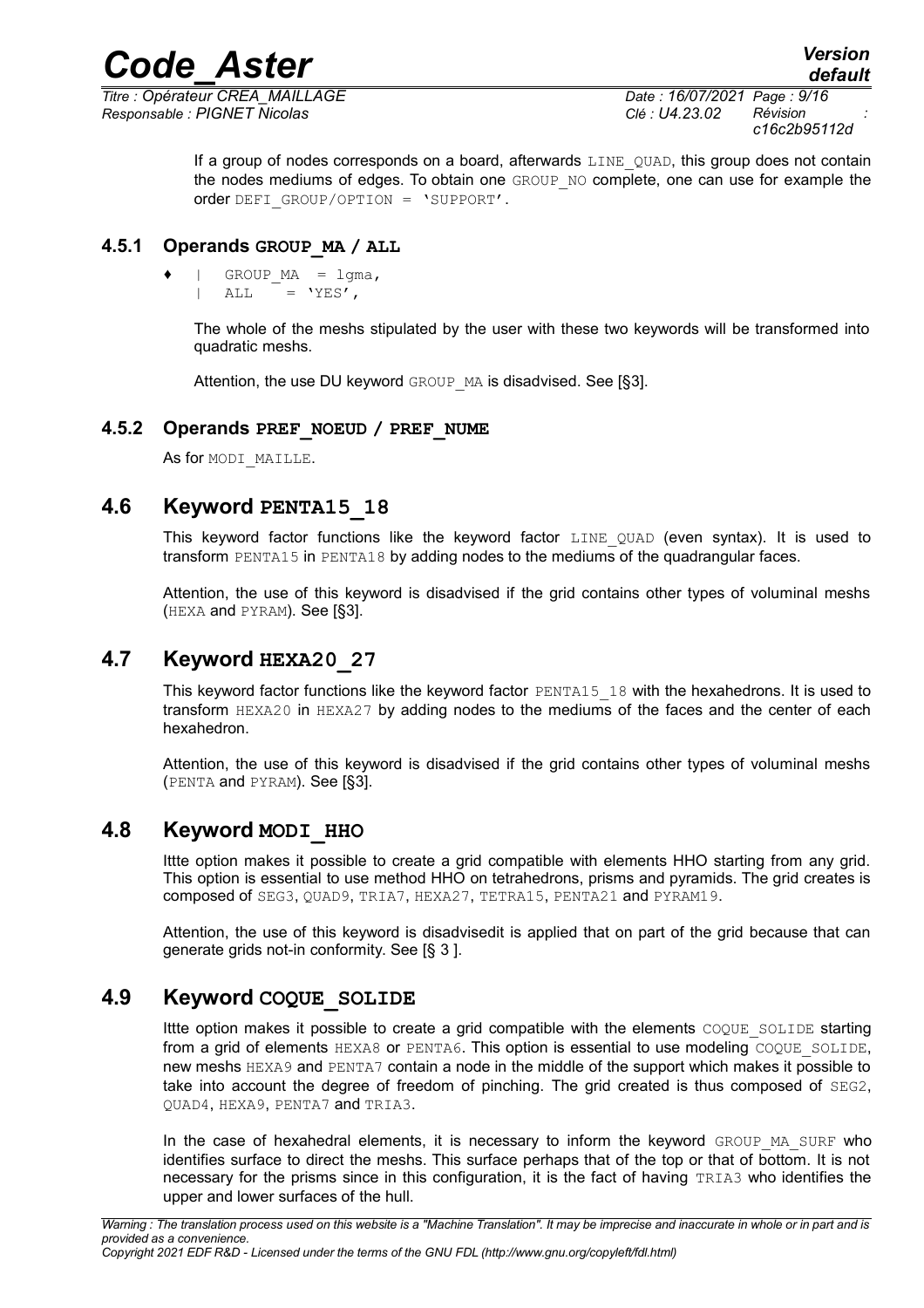*Responsable : PIGNET Nicolas Clé : U4.23.02 Révision :*

*Titre : Opérateur CREA\_MAILLAGE Date : 16/07/2021 Page : 10/16 c16c2b95112d*

This option creating of the new nodes, key words PREF\_NOEU and PREF\_NUME can be used (see [§4.4.2\)](#page-7-1).

## **4.10 Keyword QUAD\_LINE**

<span id="page-9-0"></span>◊ QUAD\_LINE

This functionality makes it possible to create a linear grid starting from a quadratic grid, one can apply it only to part of the grid (attention in this case with the connection of the linear and quadratic zones). See [[§3\]](#page-4-0).

#### **4.10.1 Operands GROUP\_MA / ALL**

 $\bullet$  | GROUP MA = lgma,  $|$  ALL = 'YES',

> Lbe meshs stipulated by the user with these two keywords will be transformed into quadratic meshs.

Attention, the use DU keyword GROUP MA is disadvised. See [[§3\]](#page-4-0).

## **4.11 Keyword REFERENCE MARK**

REFERENCE MARK

An occurrence of this keyword factor makes it possible to define a new grid starting from the old grid by carrying out a change of reference mark.

This functionality is used in particular in the macro-order MACR\_CARA\_POUTRE [U4.42.02] for the calculation of the constant of warping.

## **4.11.1 Operands TABLE / NOM\_ORIG / NOM\_ROTA / GROUP\_MA**

♦ TABLE =

One gives here the name of the table of concept "geometrical characteristics" which contains in particular, the coordinates of the centre of inertia and the center of torsion, the nautical angles defining the principal reference mark of inertia,… This table can be obtained by the order POST\_ELEM with the keywords factors CARA\_GEOM or CARA\_POUTRE [U4.81.22].

 $\Diamond$  NOM ORIG = / 'CDG', / 'TORSION',

The center of the new reference mark is indicated: the centre of gravity or the center of torsion.

◊ NOM\_ROTA = / 'INERTIA',

The direction of the new reference mark is indicated. Only one solution is possible: the directions are those of the principal reference mark of inertia.

 $\Diamond$  GROUP MA = qma

If NOM ORIG = 'CDG', one can indicate the name of the group of meshs whose centre of gravity will be the origin of the new reference mark. If one does not use GROUP MA, the centre of gravity of the whole of MODEL will be the origin of the new reference mark. If NOM ORIG = 'TORSION', the keyword GROUP MA is inoperative.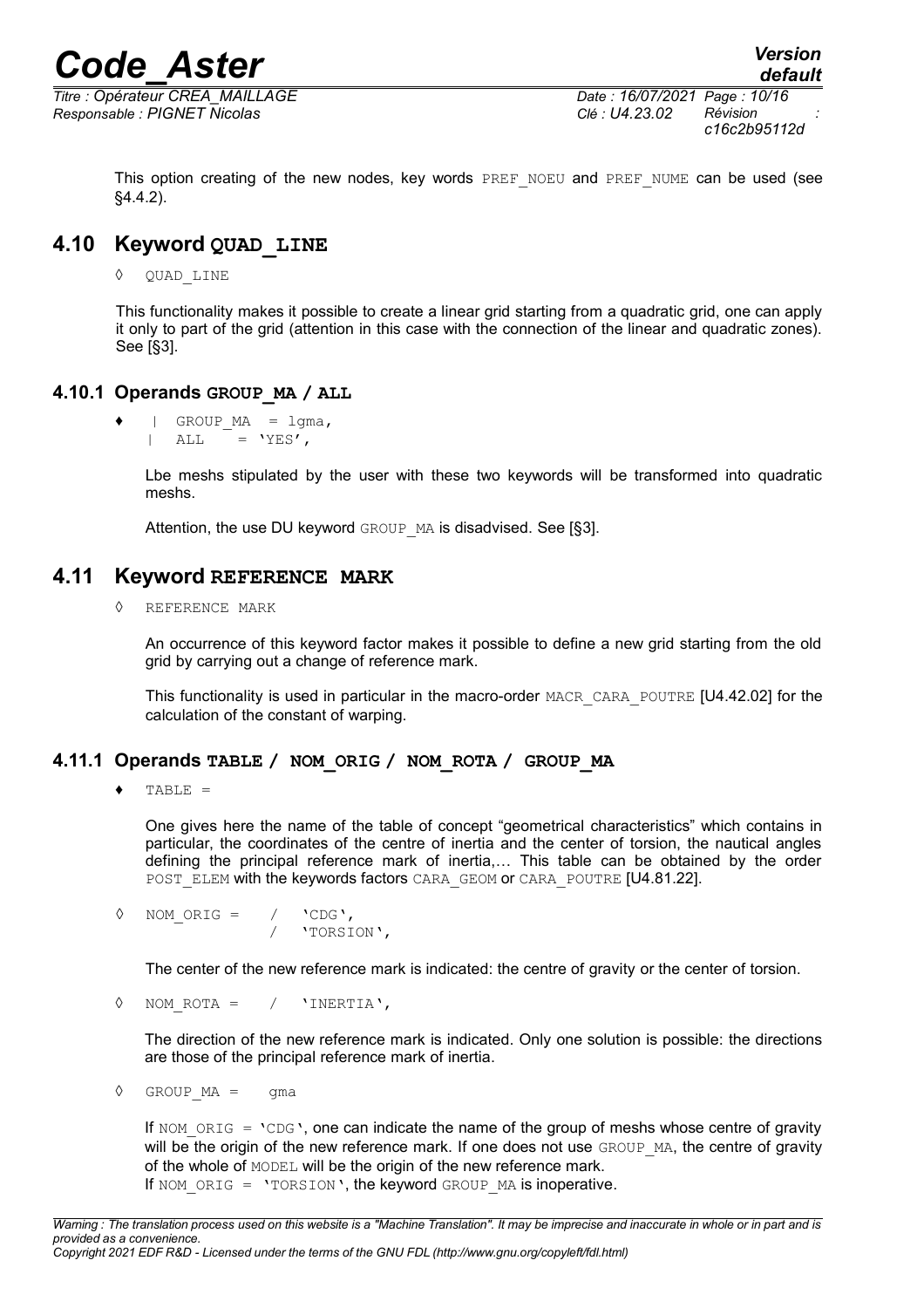*Titre : Opérateur CREA\_MAILLAGE Date : 16/07/2021 Page : 11/16 Responsable : PIGNET Nicolas Clé : U4.23.02 Révision :*

*c16c2b95112d*

## **4.12 Keyword COQU\_VOLU**

◊ COQU\_VOLU

From the data of a group of surface meshs (OUAD, TRIA3), one builds the voluminal grid (HEXA8, PENTA6) by extrusion according to the normal of the elements (in a node, one takes the average of the normals of the convergent elements). Only one lays down elements is created. The operation applies only to linear grids; if one wishes to create a quadratic grid, it is enough to use then CREA\_MAILLAGE/LINE\_QUAD.

## **4.12.1 Operands NAME**

 $\triangleleft$  NAME = named,

Name of the group of meshs made up of the voluminal meshs created at the time of this operation.

## **4.12.2 Operands GROUP\_MA**

 $\bullet$  GROUP MA = lgma,

Groups of meshs constituting the surface grid to extrude.

## **4.12.3 Operands THICK**

 $\triangleleft$  THICK = ep,

Thickness of the layer of elements created (thickness of the hull).

## **4.12.4 Operands PLAN**

 $\triangleleft$  PLAN = /'SUP',  $/$ 'INF', /'MOY',

> It is specified here that surface made up of  $l_{\text{Gma}}$  will be the Higher, Lower plan or Means of the hull.

## **4.12.5 Operands TRANSLATION**

♦ TRANSLATION = /'SUP',  $/$ 'INF',

If  $PLAN = '$  MOY', it is specified if initial surface made up of  $1 \text{g}$  is relocated in Higher or Lower skin.

## **4.12.6 Operands PREF\_MAILLE / PREF\_NOEUD / PREF\_NUME**

As for MODI MAILLE.

## **4.13 Keyword CREA\_FISS**

| CREA FISS = $F($             |                              |            |
|------------------------------|------------------------------|------------|
|                              | $\bullet$ NOM= noqma,        | [ TXM]     |
|                              | $\bullet$ GROUP NO 1 = qno1, | [group no] |
| GROUP NO $2 = \text{qno2}$ , |                              | [group no] |
|                              | PREF MAILLE = $pre$ ma,      | [KN]       |

*Warning : The translation process used on this website is a "Machine Translation". It may be imprecise and inaccurate in whole or in part and is provided as a convenience.*

*Copyright 2021 EDF R&D - Licensed under the terms of the GNU FDL (http://www.gnu.org/copyleft/fdl.html)*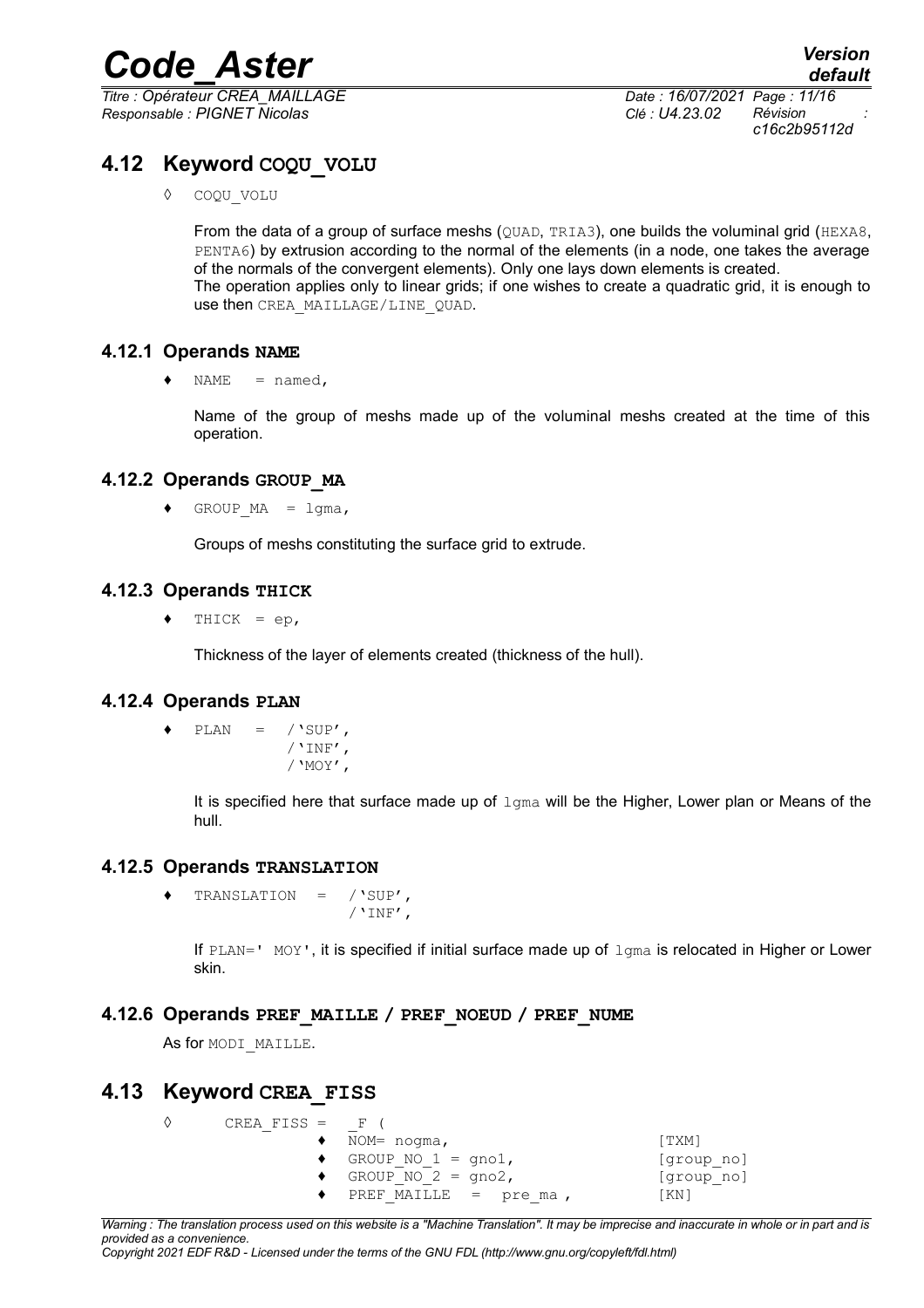*default*

*Responsable : PIGNET Nicolas Clé : U4.23.02 Révision :*

 $\Diamond$  PREF NUME = / ind , [I] 1, [DEFECT] ),

Allows to create a crack with elements of joint [R3.06.09] or elements with discontinuity [R7.02.12] along a line defined by two groups of nodes laid out in glance. The two groups of node will have to have the same number of nodes and to be ordered as a preliminary (for example with DEFI\_GROUP/CREA\_GROUP\_NO/OPTION='NŒUD\_ORDO') so that their classification "begins" same side (see [Illustration 1\)](#page-11-0).

One will be able, then to affect a modeling of the type "joint" on these new meshs QUAD4 (for example 'PLAN\_JOINT').

The meshs created will bear a name formed starting from the prefix  $pre$  ma follow-up of a number. For example, if PREF\_MAILE=' FS' and PREF\_NUME=7, the meshs create will be called: FS7, FS8, …

One will create also new GROUP MA (called nogma) containing the whole of the meshs QUAD4 created.

## **4.13.1 Operand NAME**

Name of the group of meshs made up of the voluminal meshs created at the time of this operation.

## **4.13.2 Operands GROUP\_NO\_1/GROUP\_NO\_2**

Groups of node constituting the lips of the crack. The group of node  $GROUPNO1$  carry the local nodes 1 and 2 (the first node of the group has a local classification equalizes to 1), it GROUP NO 2 carry the local nodes 3 and 4 (the first node of the group has a local classification equalizes to  $4)$ . It is necessary to choose these groups of nodes according to the geometry so that the local classification of the elements is carried out in the trigonometrical direction.



<span id="page-11-0"></span>**Illustration 1: Scheduling of the segments**

## **4.13.1 Operands PREF\_MAILLE/PREF\_NUME**

As for MODI MAILLE.

## **4.14 Keyword ECLA\_PG**

◊ ECLA\_PG

This keyword factor does not have to be used directly. It is used by the order MACR ECLA\_PG [U4.44.14].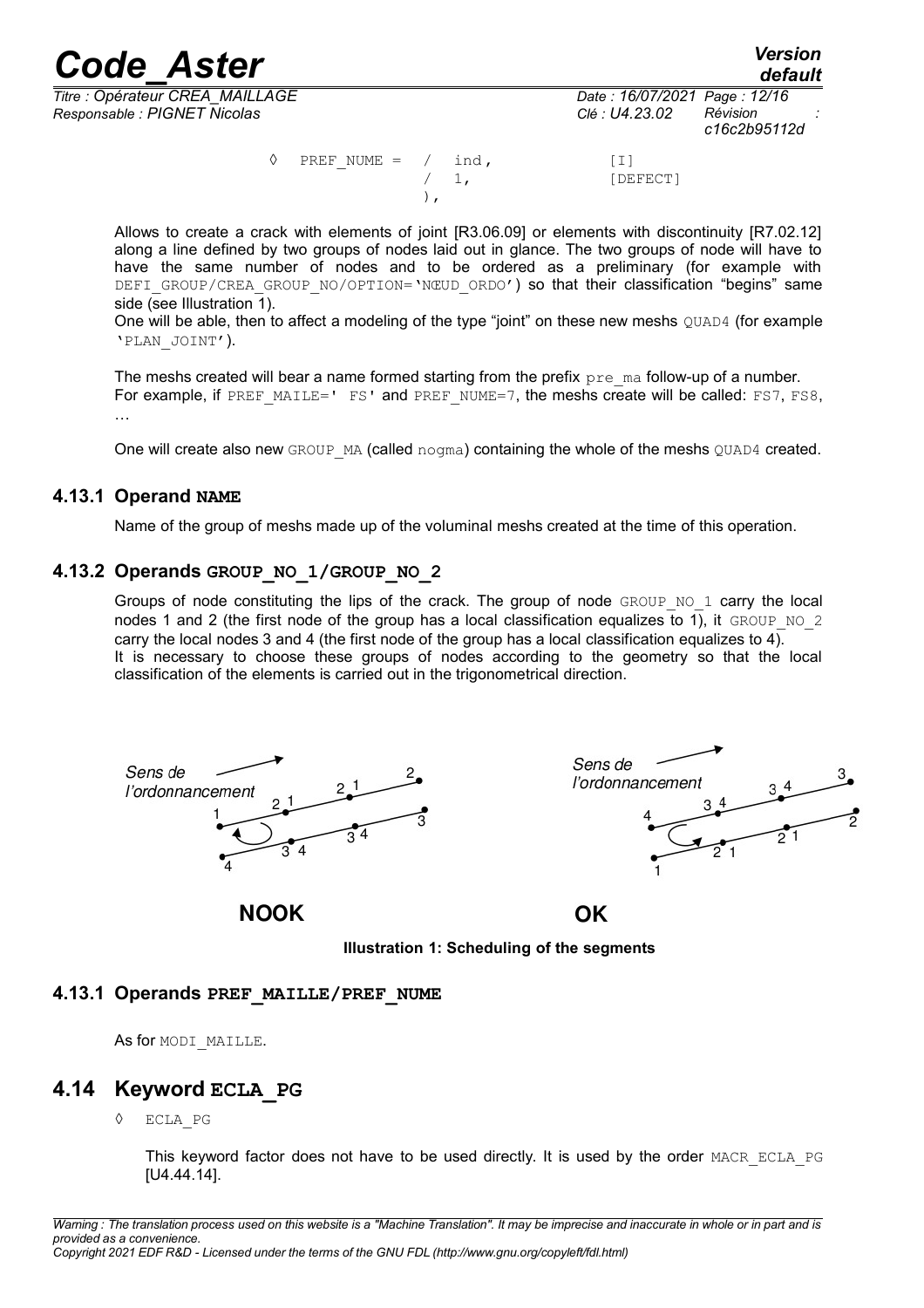*Titre : Opérateur CREA\_MAILLAGE Date : 16/07/2021 Page : 13/16 Responsable : PIGNET Nicolas Clé : U4.23.02 Révision :*

*c16c2b95112d*

## **4.15 Keyword GEOM\_FIBRE**

**GEOM FIBRE** 

This key word makes it possible to obtain the grid created by DEFI\_GEOM\_FIBRE [U4.26.01]. This grid contains the whole of the groups of fibres of the study as well as the grid containing all fibres.

## **4.16 Keyword RESTRICTED**

This keyword factor (non-répétable) makes it possible to generate "under" grid extracted from an existing grid.

Grid  $ma \ 2$  extract (or "restricted") is formed starting from a list of meshs provided by the user.

## **4.16.1 Meshs**

The keyword GROUP MA allows to define the meshs of the restricted grid.

## **4.16.2 Nodes**

The nodes selected are those of the meshs selected. Moreover, if the keyword  $GROUP-NO=Lqno$  is used, the nodes of the groups of  $lqno$  are added.

## **4.16.3 Groups of meshs**

Grid ma\_2 will contain all them GROUP\_MA of  $lg$ ma. Moreover, if the keyword TOUT\_GROUP\_MA='  $OUT$  is used, the groups of meshs of  $ma_1$  not vacuums are added.

## **4.16.4 Groups of nodes**

Grid ma\_2 will contain all them GROUP\_NO of  $1gno$ . Moreover, if the keyword TOUT GROUP\_NO='  $OUT$  is used, the groups of nodes of  $ma \t1$  not vacuums are added.

## **4.17 Keyword DECOUPE\_LAC**

#### DECOUPE LAC

This key word makes it possible to obtain a grid containing of the "patchs" created on the group of mesh specified in GROUP MA ESCL. It is an operation of preprocessing of the meshs slaves for the treatment of the contact by the method mortar LAKE.

It should be noted that the mesh subjacent with the meshs of GROUP MA\_ESCL are also cut out.

Cuttings of the elements PYRA5 PYRA13, PENTA6, PENTA15 and HEXA8 HEXA20 in the case DECOUPE HEXA=' PYRA ' are cuttings "not-in conformity S " in the direction where they introduce elements different from the element découp é (pyramids and/or tetrahedron S ) so as to add only one node by elements cut out in the grid.

The cutting of PENTA18 is not assumption of responsibility.

Caution: DECOUPE\_LAC must be the last order to be acted on the grid. Operations MODI\_MAILLAGE must be carried out front.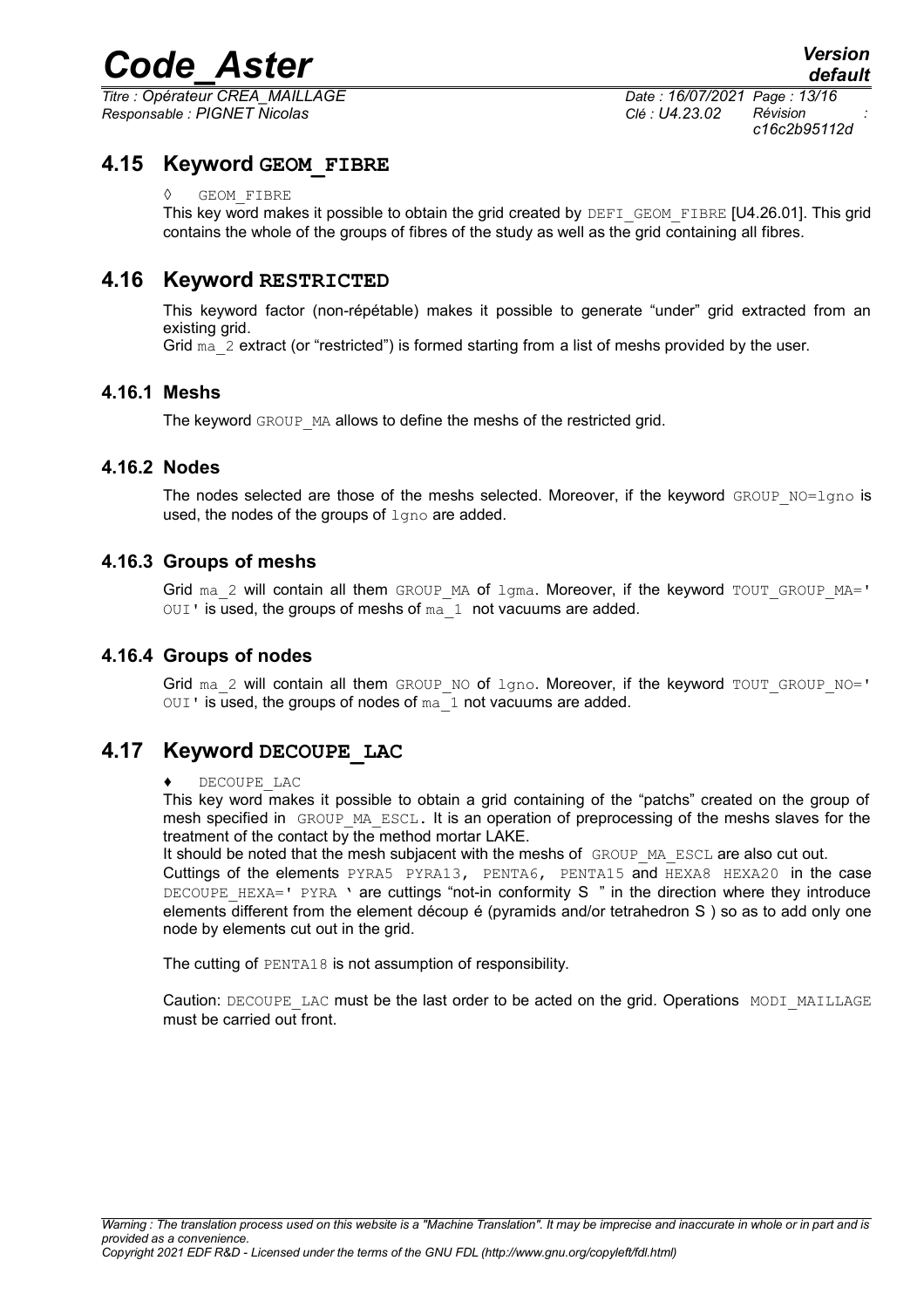

◊ DECOUPE\_HEXA

This key word allows to define the type of cutting used on HEXA8 and them HEXA20. By default, these elements are to cut out in pyramids to limit the number of added nodes. However by using the value HEXA, they are cut out in HEXA what can be useful if the introduction of pyramids into the grid poses problem.

## **4.18 Operand INFORMATION**

◊ INFORMATION = inf

Specify the information printed in the file message (1: no impression, 2: details on the number of meshs create, modified…).

## **4.19 Operand TITLE**

◊ TITLE = tit

Allows to specify a title.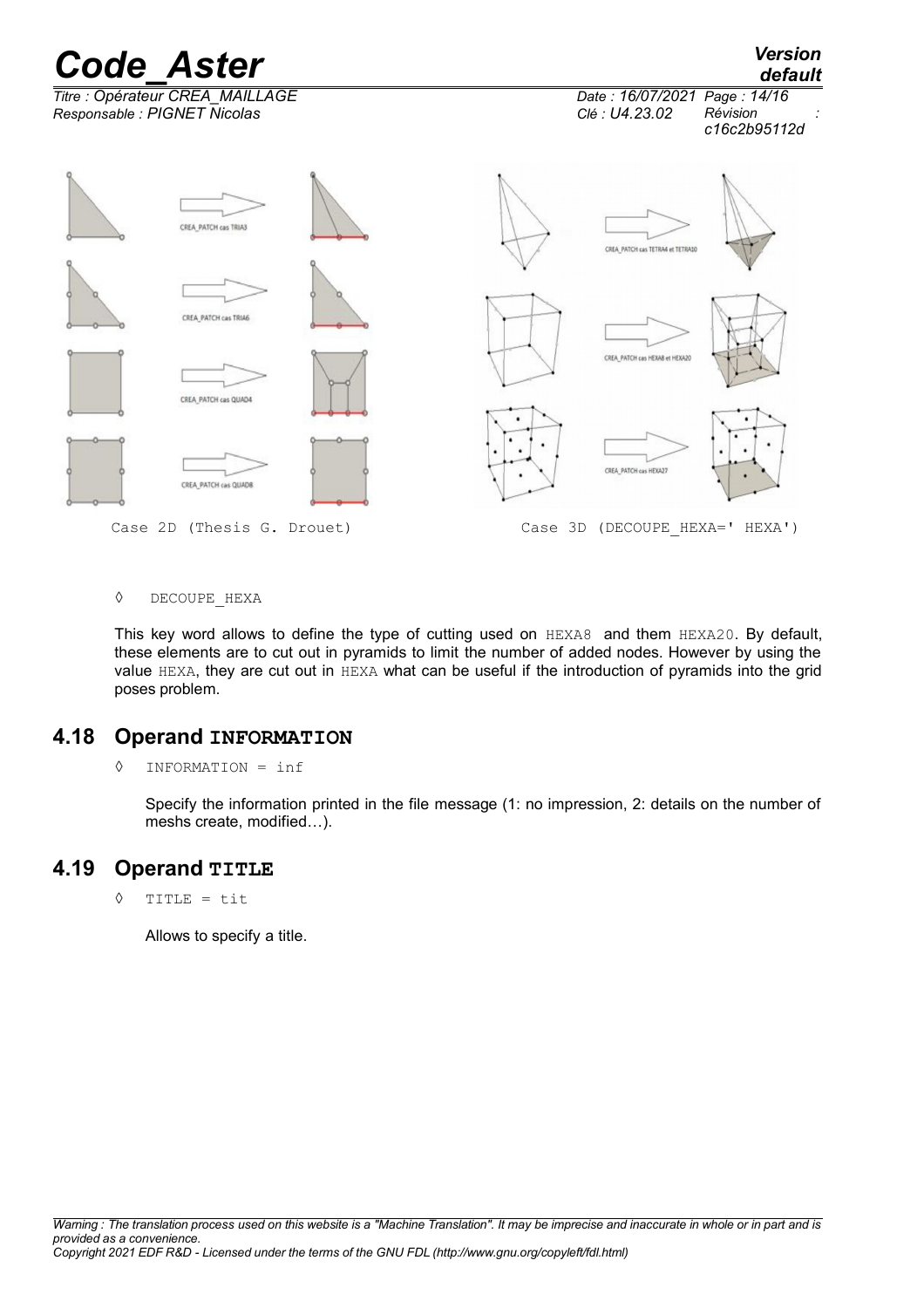*Titre : Opérateur CREA\_MAILLAGE Date : 16/07/2021 Page : 15/16 Responsable : PIGNET Nicolas Clé : U4.23.02 Révision :*

*c16c2b95112d*

## **5 Examples**

## **5.1 Duplication of meshs**

That is to say  $ma \ 1$  a grid containing the meshs already: M1 M2 M3

and groups it meshs: hull: M1 M2

Each mesh S'supports on the following nodes :

M1: N1 N2 N3 M2: N3 N4 N5 M3: N4 N5 N6 ma  $2$  = CREA MAILLAGE ( GRID = ma 1, CREA\_MAILLE =  $_F$  ( NAME = ground, GROUP MA  $=$  'hull', PREF\_MAILLE = 'with',<br>PREF\_NUME =  $100,$  ), PREF NUME  $= 100$ , )

After call to the order CREA\_MAILLAGE , the new grid contains then:

- groups of meshs:
	- hull (initial)
	- ground  $=$  (meshs: A100 A101)
- the meshs are based on the following nodes:
	- M1: N1 N2 N3
	- M2: N3 N4 N5
	- M3: N4 N5 N6
	- A100 : N1 N2 N3
	- A101 : N3 N4 N5

## **5.2 Transformation of triangles with 6 nodes into triangles with 7 nodes**

```
ma 2 = CREA MAILLAGE ( GRID = ma 1,
         MODI MAILLE = F ( GROUP MA = 'triangle',
                           OPTION = 'TRIA6 7',
                           PREF_NOEUD = 'NMI',
                           PREF NUME = 10, ),
                     )
```
Let us suppose that in  $ma\ 1$  GROUP MA triangle is composed of two meshs  $M1$ , M2 having the following nodes:

M1: N1 N2 N3 N4 N5 N6 M2: N1 N2 N7 N4 N8 N9

In the grid  $ma_2$ , two meshs  $M1$ ,  $M2$  will have the following nodes: M1: N1 N2 N3 N4 N5 N6 NMI10 M2: N1 N2 N7 N4 N8 N9 NMI11

## **5.3 Transformation of quadrangles with 4 nodes into triangles with 3 nodes**

This example is resulting from test SSLV04E:

*default*